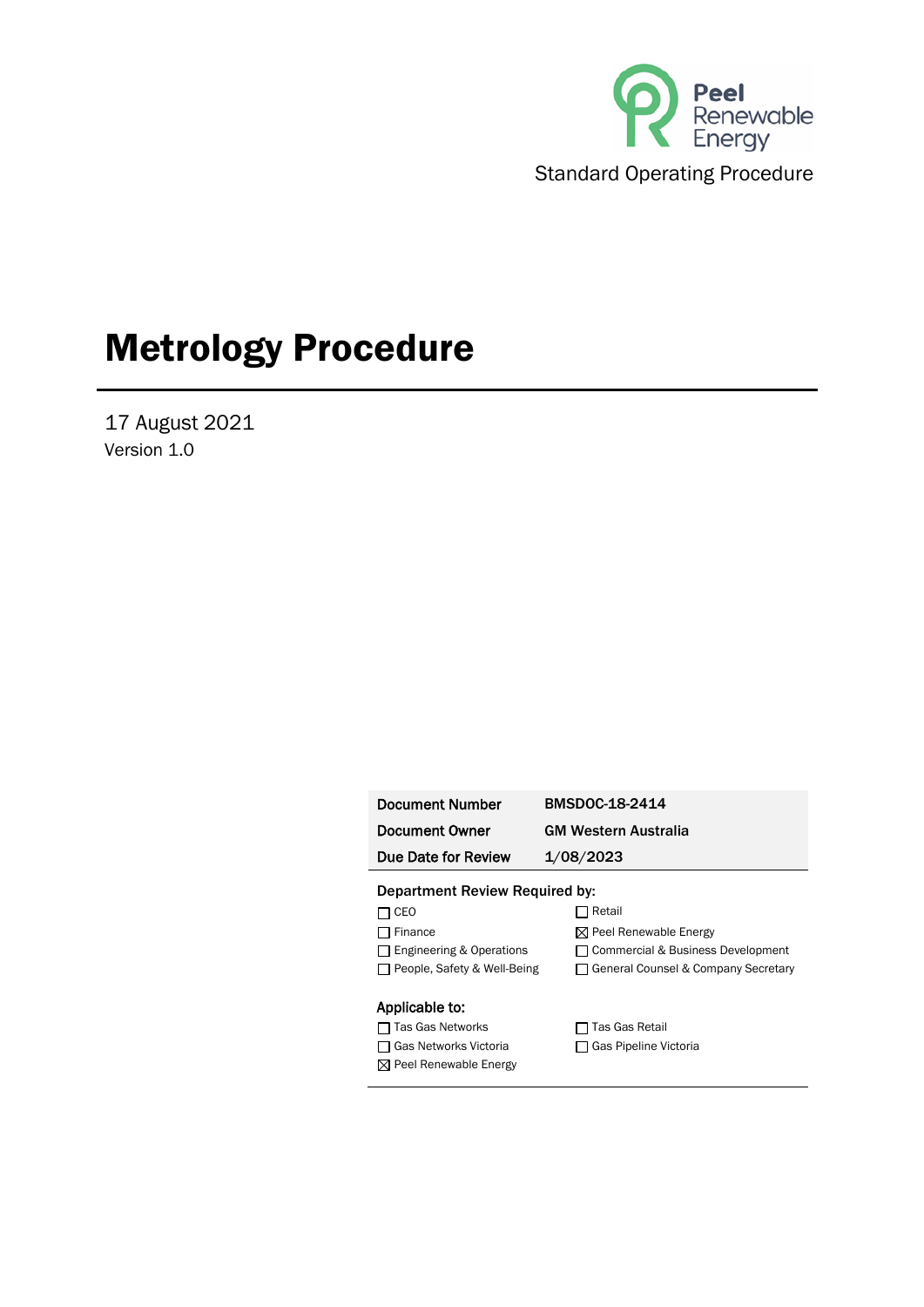

# Document History

| <b>Version No.</b> | <b>Date</b>                 | <b>Description of Change</b> |
|--------------------|-----------------------------|------------------------------|
| ∸∙                 | <sup>1</sup> 17 August 2021 | New document                 |

# References

Cited in this Document

| <b>Title</b> | <b>Document Number</b> |
|--------------|------------------------|
|              |                        |

Additional Reading

Title Document Number

| © 2021 Peel Renewable Energy | "Safety by choice - not by chance" |
|------------------------------|------------------------------------|
|                              |                                    |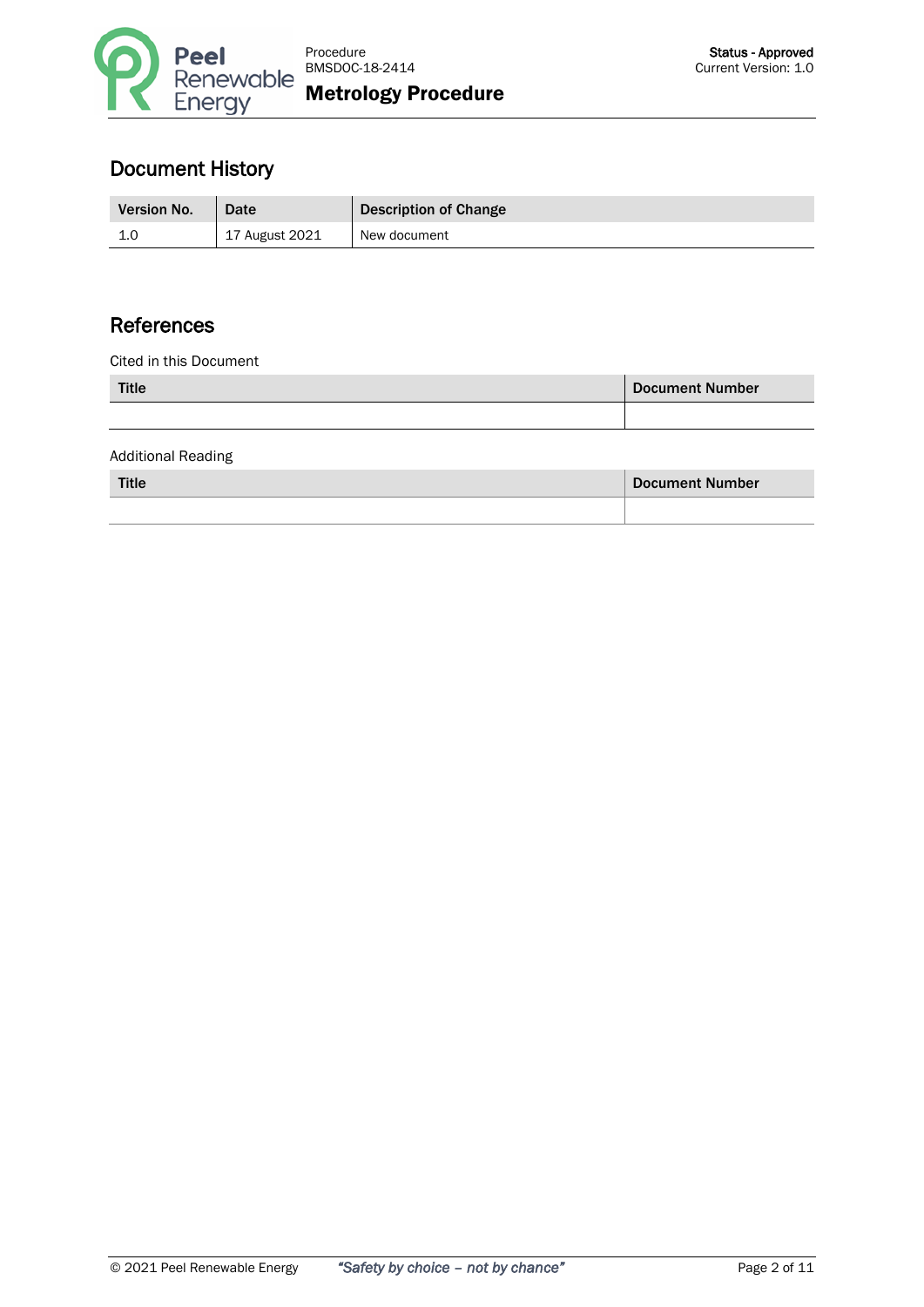

# **Table of Contents**

| 1.                 |       |                                                                     |  |
|--------------------|-------|---------------------------------------------------------------------|--|
|                    | 1.1   |                                                                     |  |
|                    | 12    |                                                                     |  |
|                    | 1.3   |                                                                     |  |
| 2.                 |       |                                                                     |  |
|                    | 2.1   |                                                                     |  |
|                    | 2.2   | REQUIREMENTS UNDER NATIONAL MEASUREMENT ACT AND USE OF STANDARDS  6 |  |
|                    | 2.3   |                                                                     |  |
|                    | 2.4   |                                                                     |  |
| 3.                 |       |                                                                     |  |
|                    | 3.1   |                                                                     |  |
| $\mathbf{\Lambda}$ |       |                                                                     |  |
|                    | 4.1   |                                                                     |  |
|                    | 4.2   |                                                                     |  |
|                    | 4.2.1 |                                                                     |  |
|                    | 4.2.2 |                                                                     |  |
|                    | 4.3   |                                                                     |  |
|                    | 4.4   |                                                                     |  |
|                    | 4.5   |                                                                     |  |
| 5.                 |       |                                                                     |  |
| 6.                 |       |                                                                     |  |
| 7 <sub>1</sub>     |       |                                                                     |  |
|                    | 7.1   |                                                                     |  |
|                    | 7.2   |                                                                     |  |
| 8.                 |       |                                                                     |  |
| 9.                 |       |                                                                     |  |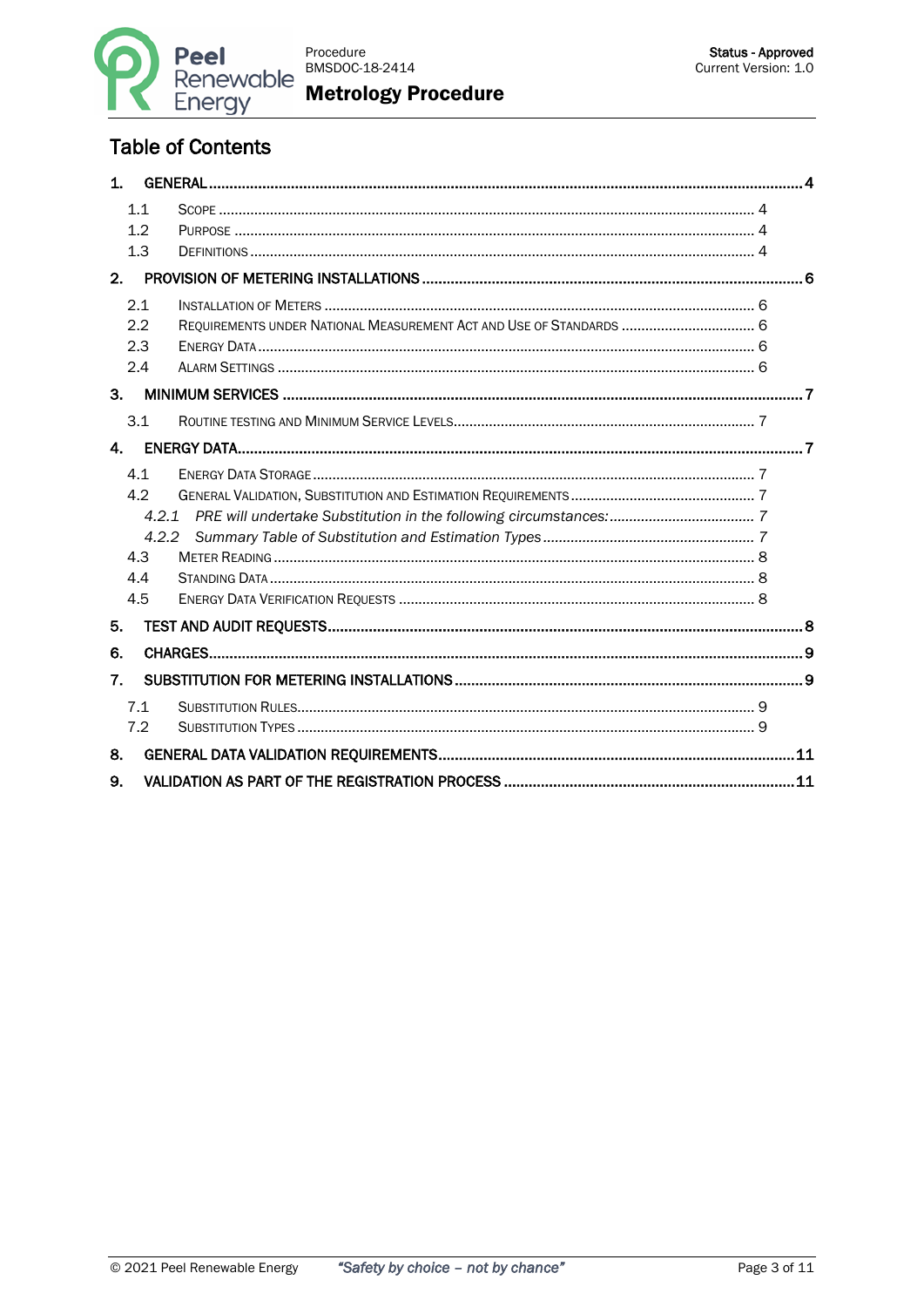

## Metrology Procedure

## <span id="page-3-0"></span>1. GENERAL

#### <span id="page-3-1"></span>1.1 Scope

This Metrology Procedure: comes into effect on the day that is three months after the date on which the Authority publishes its approval under the Metering Code; applies to Code Participants and PRE; and covers the full extent of a Metering Installations.

#### <span id="page-3-2"></span>1.2 Purpose

This Metrology Procedure is made under Part 6 of the Metering Code. The purpose of this Metrology Procedure is to provide guidance in relation: to the installation of Metering Installations on the Network; the measurement of electricity consumed or transporeted at a point on the Network; the collection and communication of Energy Data.

#### <span id="page-3-3"></span>1.3 Definitions

| <b>Term</b>                                               | <b>Description</b>                                                                                                                                                                                                                                                                                                                                                                                                                                                           |  |
|-----------------------------------------------------------|------------------------------------------------------------------------------------------------------------------------------------------------------------------------------------------------------------------------------------------------------------------------------------------------------------------------------------------------------------------------------------------------------------------------------------------------------------------------------|--|
| Peel<br>Renewable<br><b>Energy</b>                        | Peel Renewable Energy is a subsidiary of Tas Gas Holdings Pty Ltd, Tas Gas Holdings Pty Ltd<br>includes, but is not limited to, the following subsidiaries:<br>• Tas Gas Holdings Pty Ltd (TGH)<br>• Peel Renewable Energy Pty Ltd (PRE)<br>Gas Holdings Tasmania (GHT)<br>• Peel Renewable Energy Genco Pty Ltd (PRE)<br>• Tas Gas Networks Pty Ltd (TGN)<br>• Gas Networks Victoria Pty Ltd (GNV)<br>Tas Gas Retail Pty Ltd (TGR)<br>• Gas Pipeline Victoria PTY Ltd (GPV) |  |
| <b>Access Contract</b>                                    | Means the Microgrid Electricity Transfer Access Contract published by PRE on its website from<br>time to time.                                                                                                                                                                                                                                                                                                                                                               |  |
| Act                                                       | means the Electricity Industry Act 2004 (WA).                                                                                                                                                                                                                                                                                                                                                                                                                                |  |
| <b>Actual Value</b>                                       | has the meaning given in the Metering Code.                                                                                                                                                                                                                                                                                                                                                                                                                                  |  |
| <b>AEMO</b>                                               | means the Australian Energy Market Operator Limited.                                                                                                                                                                                                                                                                                                                                                                                                                         |  |
| <b>AS</b>                                                 | followed by a designation means a standard so designated published by Standards Australia<br>Limited.                                                                                                                                                                                                                                                                                                                                                                        |  |
| <b>Authority</b>                                          | means the Economic Regulation Authority established under the Economic Regulation Authority<br>Act 2003 (WA).                                                                                                                                                                                                                                                                                                                                                                |  |
| <b>Business Day</b>                                       | means a day that is not Saturday, Sunday or a public holiday in Perth, Western Australia.                                                                                                                                                                                                                                                                                                                                                                                    |  |
| <b>Code Participant</b>                                   | has the same definition in the Metering Code.                                                                                                                                                                                                                                                                                                                                                                                                                                |  |
| <b>Connection Point</b>                                   | has the meaning given to it in the Metering Code and applies in respect of the Distribution<br>System.                                                                                                                                                                                                                                                                                                                                                                       |  |
| СT                                                        | has the meaning given in the Metering Code.                                                                                                                                                                                                                                                                                                                                                                                                                                  |  |
| Current                                                   | in connection with the flow of Electricity, means the flow of Electricity in a conductor.                                                                                                                                                                                                                                                                                                                                                                                    |  |
| Customer                                                  | means a "customer" as defined in section 3 of the Electricity Industry Act 2004 (WA).                                                                                                                                                                                                                                                                                                                                                                                        |  |
| <b>Distribution</b><br>Licence                            | means the licence DL7 issued to PRE by the Economic Regulation Authority.                                                                                                                                                                                                                                                                                                                                                                                                    |  |
| <b>Distribution</b><br>System                             | has the same meaning given to it in the Act and applies to the electricity infrastructure owned<br>and operated by PRE pursuant to the Distribution Licence at Peel Business Park.                                                                                                                                                                                                                                                                                           |  |
| <b>End User</b>                                           | means the person supplied with electricity for the purposes of consumption at a Connection<br>Point.                                                                                                                                                                                                                                                                                                                                                                         |  |
| <b>Energy Data</b>                                        | has the meaning given in the Metering Code.                                                                                                                                                                                                                                                                                                                                                                                                                                  |  |
| <b>Energy Data</b><br>Verification<br><b>Request Form</b> | has the meaning giving to it in clause 5.20(1) of the Metering Code.                                                                                                                                                                                                                                                                                                                                                                                                         |  |
| <b>Estimate or</b><br><b>Estimation</b>                   | has the meaning given in the Metering Code.                                                                                                                                                                                                                                                                                                                                                                                                                                  |  |
| <b>Good Electrictiy</b><br><b>Industry Practice</b>       | means the exercise of that degree of skill, diligence, prudence and foresight that a skilled and<br>experienced person would reasonably and ordinarily exercise under comparable conditions and                                                                                                                                                                                                                                                                              |  |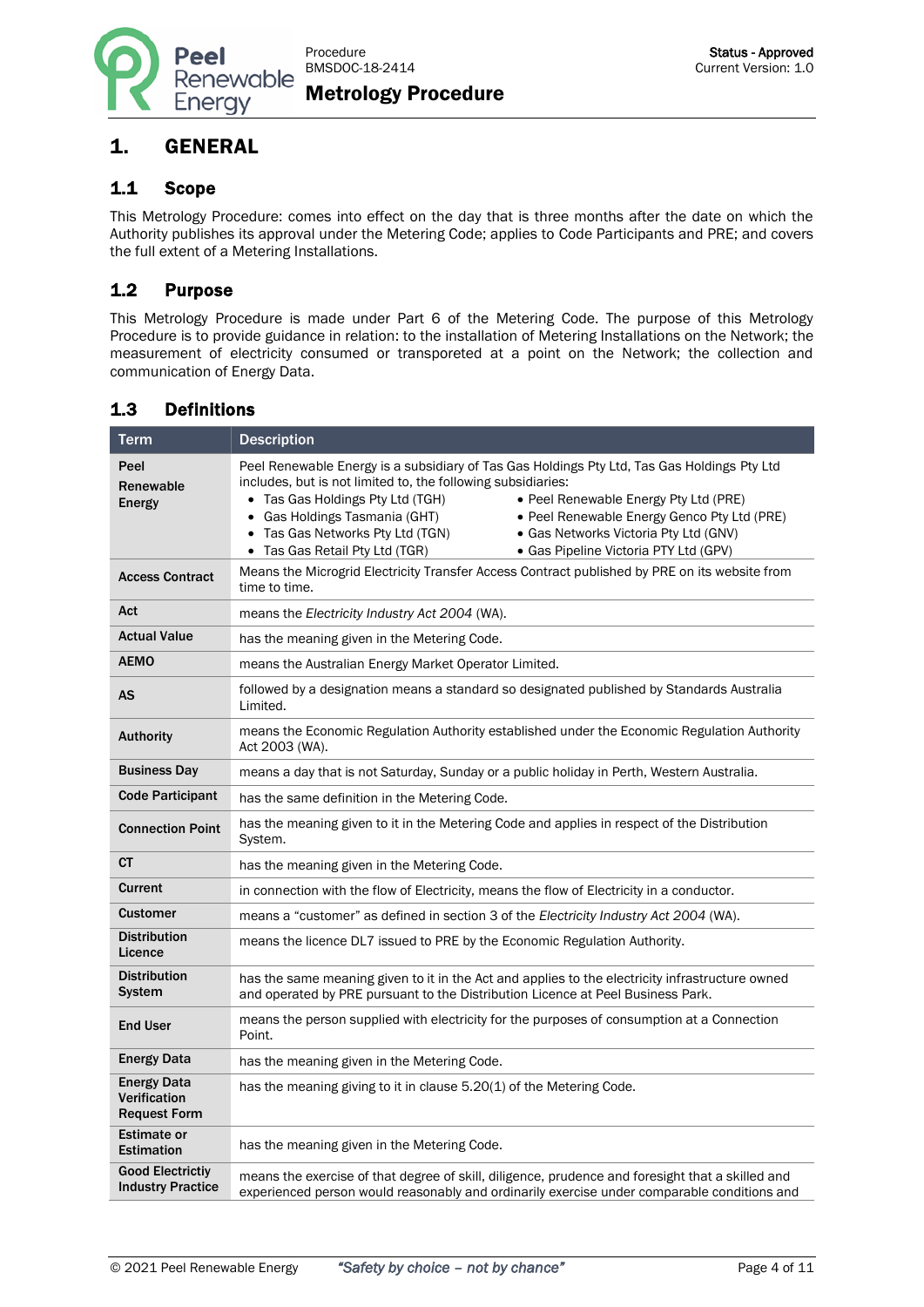

# Metrology Procedure

| <b>Term</b>                                                              | <b>Description</b>                                                                                                                                                                                                                                        |  |
|--------------------------------------------------------------------------|-----------------------------------------------------------------------------------------------------------------------------------------------------------------------------------------------------------------------------------------------------------|--|
|                                                                          | circumstances consistent with applicable written laws and statutory instruments and applicable<br>recognised codes, standards and guidelines.                                                                                                             |  |
| Instrument<br><b>Transformer</b>                                         | means a CT or a VT.                                                                                                                                                                                                                                       |  |
| <b>Meter</b>                                                             | means a device which measures and records the production or consumption of energy or<br>electricity production or consumption.                                                                                                                            |  |
| <b>Meter Reading</b>                                                     | means the collection of an Actual Value from a Meter.                                                                                                                                                                                                     |  |
| <b>Metering Code</b>                                                     | means the Electricity Industry (Metering) Code 2012 (WA).                                                                                                                                                                                                 |  |
| Metering<br>Installation                                                 | has the meaning given in the Metering Code.                                                                                                                                                                                                               |  |
| <b>Metering</b><br>Installation<br><b>Measurement</b><br><b>Elements</b> | means AS 62052.11, AS 62053.21 and AS 62053.22 as applicable.                                                                                                                                                                                             |  |
| <b>Metering Point</b>                                                    | has the meaning given in the Metering Code.                                                                                                                                                                                                               |  |
| Metrology<br>Procedure                                                   | means this document.                                                                                                                                                                                                                                      |  |
| <b>National</b><br><b>Electricity Law</b>                                | means the instrument of that name scheduled to the National Electricity (South Australia) Act<br>1996 (SA).                                                                                                                                               |  |
| <b>National</b><br><b>Electricity Rules</b>                              | means the rules made under the National Electricity Law.                                                                                                                                                                                                  |  |
| <b>National</b><br><b>Measurement</b><br>Act                             | means the National Measurement Act 1960 (Cth) and any regulations made under that Act.                                                                                                                                                                    |  |
| <b>Network</b>                                                           | means the Distribution System operated by PRE at the Peel Business Park in Nambeelup,<br>Western Australia and that is not part of the electricity network owned and operated by Western<br>Power.                                                        |  |
| <b>PRE</b>                                                               | means Peel Renewable Energy.                                                                                                                                                                                                                              |  |
| <b>Registry</b>                                                          | means the part of the metering database which contains Standing Data in accordance with the<br>Metering Code.                                                                                                                                             |  |
| <b>Service Level</b><br>Agreement                                        | means a written agreement that sets out the terms and conditions under which PRE must<br>provide Metering Services to a User, whether or not that agreement also contains other<br>provisions governing the parties' rights, liabilities and obligations. |  |
| <b>Scheduled Meter</b><br>Reading                                        | means the date on which a Meter is scheduled to be read in accordance with this Metrology<br>Procedure.                                                                                                                                                   |  |
| <b>Standing Data</b>                                                     | has the meaning given to it in the Metering Code and comprises the items specified in Table 2<br>of the 4.3(1) of the Metering Code                                                                                                                       |  |
| Substiture or<br><b>Subsitution</b>                                      | has the meaning given in the Metering Code.                                                                                                                                                                                                               |  |
| <b>Supply</b>                                                            | means the delivery of Electricity.                                                                                                                                                                                                                        |  |
| <b>Trading Interval</b>                                                  | has the meaning given to it in the Metering Code.                                                                                                                                                                                                         |  |
| <b>User</b>                                                              | in respect of a Connection Point, means a person who has an Access Contract in respect of the<br>Connection Point.                                                                                                                                        |  |
| Validation                                                               | means validation in accordance with this Metrology Procedure.                                                                                                                                                                                             |  |
| Verification                                                             | means verification in accordance with this Metrology Procedure.                                                                                                                                                                                           |  |
| VT                                                                       | has the meaning given in the Metering Code.                                                                                                                                                                                                               |  |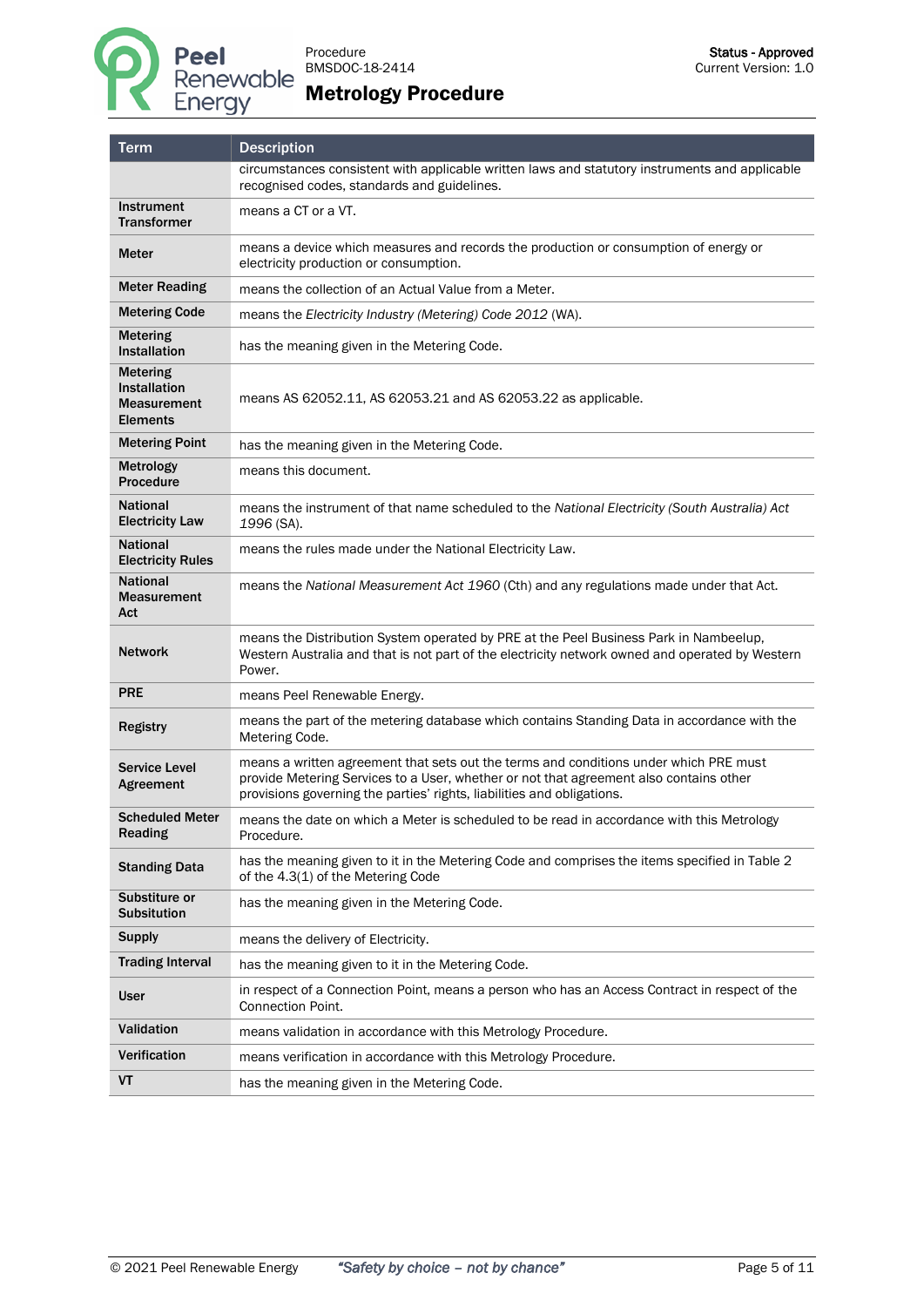Procedure BMSDOC-18-2414



# <span id="page-5-0"></span>2. PROVISION OF METERING INSTALLATIONS

## <span id="page-5-1"></span>2.1 Installation of Meters

PRE will design and install Metering Installations in accordance with the terms of a Service Level Agreement and this Metrology Procedure.

PRE will only design and install Type 4 Metering Installations, unless otherwise agreed pursuant to a Service Level Agreement.

## <span id="page-5-2"></span>2.2 Requirements under National Measurement Act and Use of Standards

Meters used in Metering Installations will comply with all applicable specifications or guidelines specified by the National Measurement Institute under the National Measurement Act and must also meet all requirements of Australian Standards and International Standards, including Metering Installation Measurement Elements AS 62052.11, AS 62053.21 and AS 62053.22.

CTs for Metering Installations must comply the requirements of AS 60044.1, AS 60044.3 (combined transformers) and must also comply with any applicable specifications or guidelines specified by the National Measurement Institute under the National Measurement Act.

VTs for Metering Installations must meet the requirements of 60044.2 (Inductive VT), AS 60044.3 (combined transformers), AS 60044.5 (Capacitor VT) and AS 1243 (three-phase VT) and must also comply with any applicable specifications or guidelines (including transitional arrangements) specified by the National Measurement Institute under the National Measurement Act.

CTs and VTs will comply with the then current Australian Standards or International Standards described above that applied as at the date of installation.

Meters used at a Connection Point will have a valid pattern approval issued under the authority of the National Measurement Institute or, until relevant pattern approvals exist, a valid type test certificate issued by a National Association of Testing Authorities (NATA) accredited laboratory or a body recognised by NATA under the International Laboratory Accreditation Cooperation (ILAC) mutual recognition scheme.

A visible display will be provided to display, at a minimum, the cumulative total Energy for each register measured by that Metering Installation.

Any programmable settings available within the Metering Installation, or any peripheral device that will affect the resolution of displayed or stored data, must meet the relevant requirements of As 62052.11, AS 62053.21 and AS 62053.22 and must comply with any applicable specifications or guidelines specified by the National Measurement Institute under the National Measurement Act.

# <span id="page-5-3"></span>2.3 Energy Data

Interval periods in respect of Energy Data will be based on Trading Intervals or parts of a Trading Interval:

- the end of each interval for a 15-minute interval period must be on the hour, on the half-hour and on each quarter of an hour (Perth time); and
- the end of each interval for a 30-minute interval period must be on the hour and on the halfhour (Perth time).

## <span id="page-5-4"></span>2.4 Alarm Settings

Where a Meter supports alarm functionality, PRE will enable the following alarms:

- power failure / Meter loss of Supply for instrument transformer connected Metering Installations only;
- VT or phase failure;
- cyclic redundancy check error; and
- time tolerance.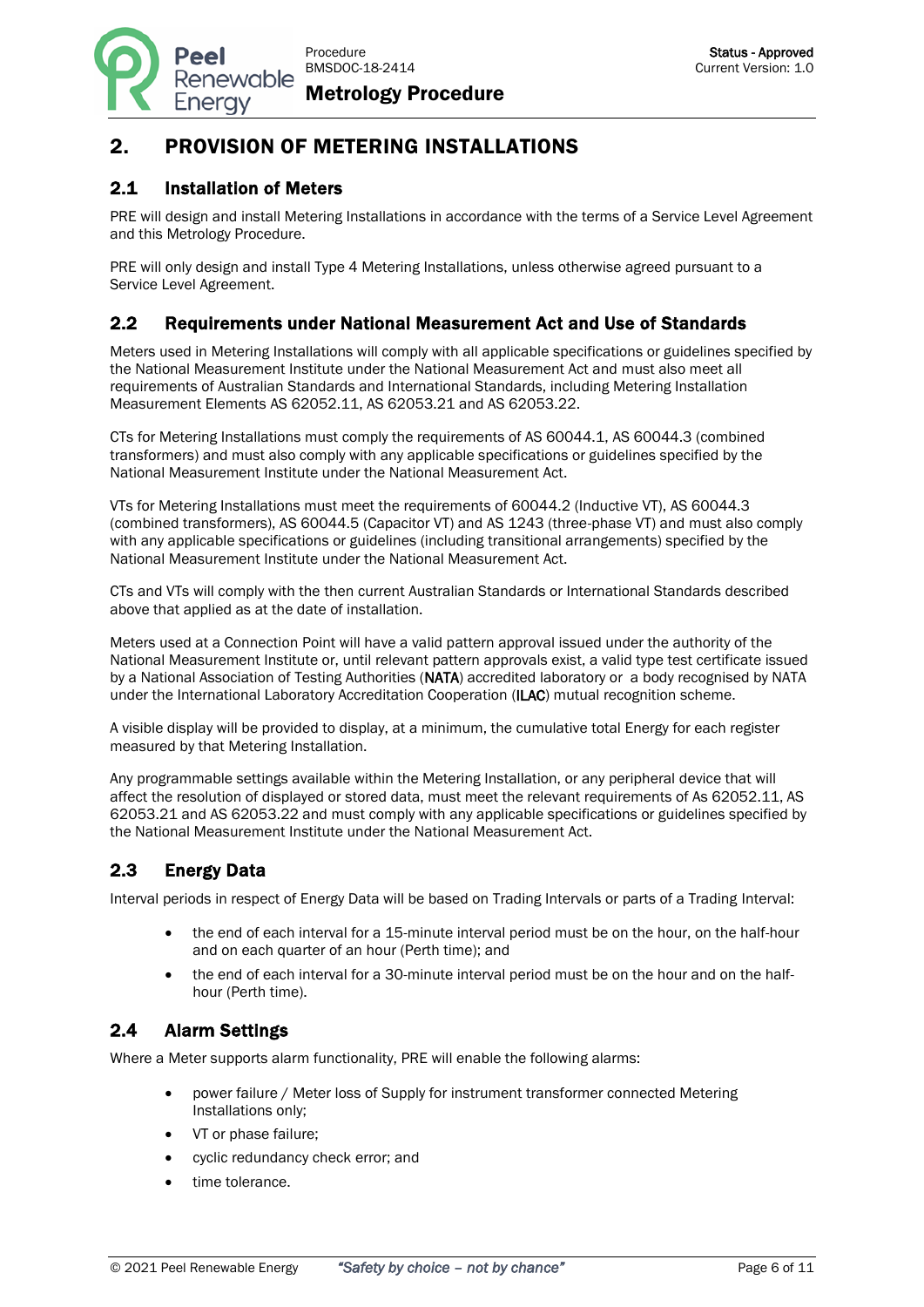Procedure BMSDOC-18-2414

## Metrology Procedure



## <span id="page-6-0"></span>3. MINIMUM SERVICES

#### <span id="page-6-1"></span>3.1 Routine testing and Minimum Service Levels

PRE will ensure that the Meters on its Network are systematically sampled and tested for accuracy in accordance with AS 1284.13.

Metering Installations must be tested and inspected in accordance with clause 7.9 and Schedule 7.6 of the National Electricity Rules.

# <span id="page-6-2"></span>4. ENERGY DATA

## <span id="page-6-3"></span>4.1 Energy Data Storage

Energy Data will be stored in the Metering Database, in accordance with the Metering Code.

Discrepancies between Energy Data held in a Metering Installation and the Energy Data held in the Registry will be resolved in accordance with clauses 4.4 and 4.5 of the Metering Code.

#### <span id="page-6-4"></span>4.2 General Validation, Substitution and Estimation Requirements

PRE will Validate, Substitute and Estimate in respect of Energy Data in accordance with the Metering Code.

#### <span id="page-6-5"></span>*4.2.1 PRE will undertake Substitution in the following circumstances:*

- Where PRE becomes aware of a failure of the Meter that affects the quality of the Energy Data.
- If better Actual Value is unexpectedly recovered from the Metering Installation and a final substitution has been undertaken in accordance with paragraph (a), PRE must replace the final substituted Energy Data with the Actual Values and maintain a record of the reason.
- PRE must undertake final Substitutions following a Meter replacement.
- If a User notifies PRE that the Energy Data is erroneous and that a final Substitution is required.
- PRE may replace existing final Substituted Energy Data with new final substituted Energy Data in accordance with this Procedure.
- Where PRE has found Actual values to be erroneous.

Substitution and estimation types will be undertaken in accordance with Appendix 3 of the Metering Code

#### <span id="page-6-6"></span>*4.2.2 Summary Table of Substitution and Estimation Types*

| <b>Type</b> | <b>EST or SUB</b> | <b>Short Descriptor</b> |
|-------------|-------------------|-------------------------|
| Type 12     | <b>SUB</b>        | Calculated              |
| Type 14     | <b>SUB</b>        | Like Day                |
| Type 15     | <b>SUB</b>        | Ave Like Day            |
| Type 16     | <b>SUB</b>        | Agreed                  |
| Type 17     | <b>SUB</b>        | Linear                  |
| Type 18     | <b>SUB</b>        | Alternative             |
| Type 51     | SUB or EST        | Previous Year           |
| Type 52     | SUB or EST        | <b>Previous Read</b>    |
| Type 53     | <b>SUB</b>        | Revision                |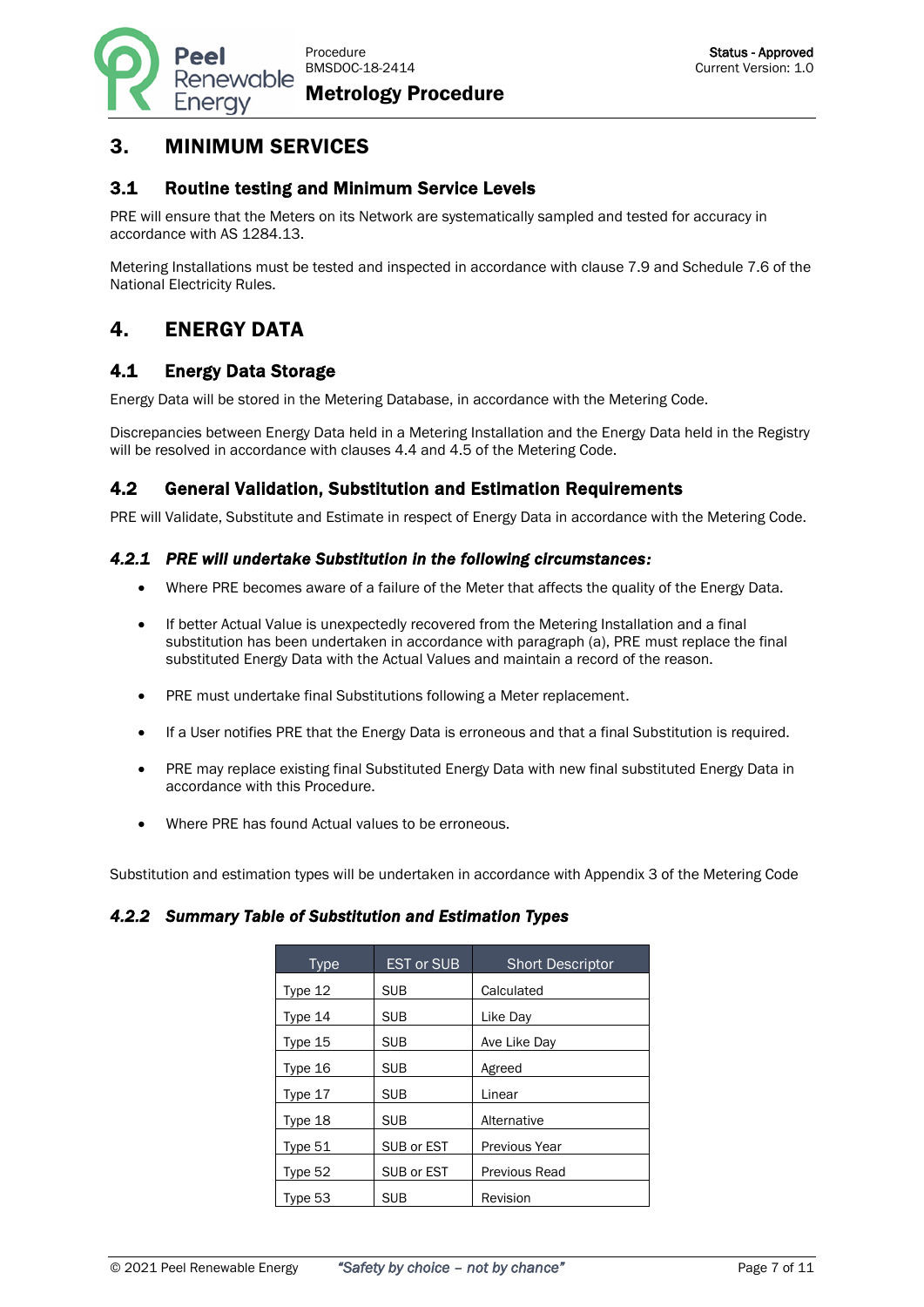

| Type 54 | <b>SUB</b> | Linear                       |
|---------|------------|------------------------------|
| Type 55 | <b>SUB</b> | Agreed                       |
| Type 56 | SUB or EST | Prior to First Read - Agreed |

## <span id="page-7-0"></span>4.3 Meter Reading

PRE will read not less than 95% of commissioned Meters every morning by 9am Perth time. Energy Data will be transferred to the Metering Database no later than two Business Days after the date for a Scheduled Meter Reading.

Monthly delivery of validated meter reading data for everyday in prior month for 98% of commissioned meters, or where necessary, up to 2% of substituted, or estimated data, by the 5<sup>th</sup> Business Day of each month

## <span id="page-7-1"></span>4.4 Standing Data

PRE will store Standing Data in respect of a Metering Installation in accordance with the requirements of Table 2, clause 4.3(1) of the Metering Code.

Where PRE receives a request to provide Standing Data to a Customer, PRE will provide such data in accordance with 5.17 and 5.17A of the Metering Code.

#### <span id="page-7-2"></span>4.5 Energy Data Verification Requests

Where a Code Participant requests Verification of Energy Data under clause 5.20(3) of the Metering Code using an Energy Data Verification Request Form, PRE must use all reasonable endeavours to verify the Energy Data, and inform the requesting Code Participant of the result of the Verification and provide the verified Energy Data to that Code Participant:

- as soon as possible after completing the verification; and
- in accordance with 5.20(4)(b) of the Metering Code, no later than 5 Business Days after receiving the Energy Data Verification Request Form, or in accordance with the applicable Service Level Agreement.

# <span id="page-7-3"></span>5. TEST AND AUDIT REQUESTS

Where a Code Participant reasonably requests a test or audit of:

- the accuracy of a Metering Installation; and
- the Energy Data from the Metering Installation; and
- the Standing Data for the Metering Installation,

PRE will conduct a test or audit in accordance with the request, this Metrology Procedure and any applicable Service Level Agreement.

Where the request is to assess the accuracy of the Metering Installation , the Metering Installation will be tested in accordance with clause 3.9 of the Metering Code to ensure compliancy with the applicable accuracy requirements.

If a test or audit shows that the accuracy of the Metering Installation or information from a Meter associated with the Metering Installation does not comply with the requirements under the Metering Code, PRE must:

- advise the affected parties as soon as practicable of the errors detected and possible duration of the existence of the errors; and
- restore the accuracy of the Metering Installation in accordance with the applicable Service Level Agreement; and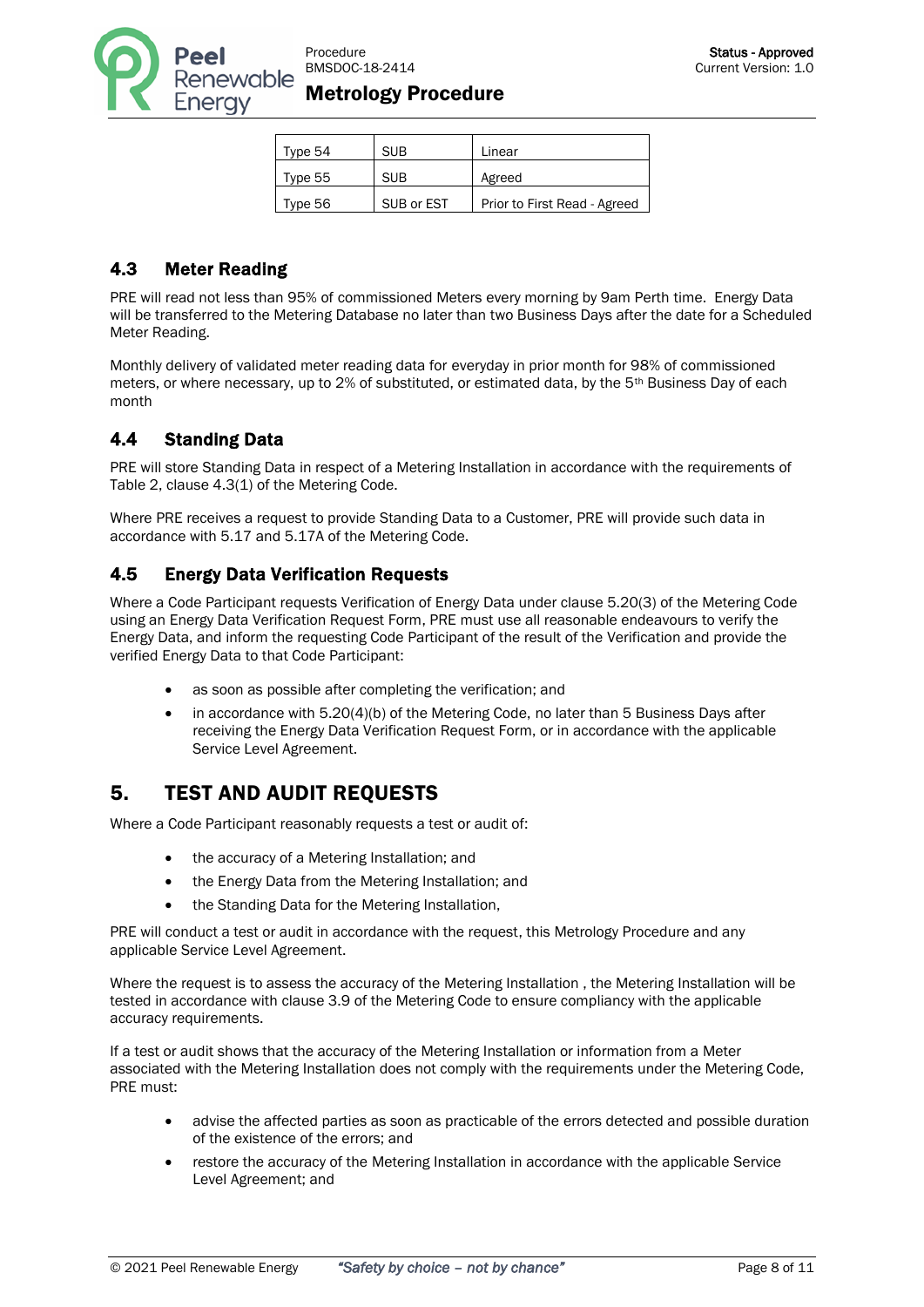

• (acting in accordance with Good Electricity Industry Practice) make corrections to Energy Data, up to a maximum of 12 months before the test of audit, to take account of errors referred to in sections 6.3.1 and 6.3.2 and to minimise adjustments to the final settlement account.

The original stored error correction data in a meter must not be altered except during accuracy testing and calibration of a Metering Installation.

A Code Participant must not make a request under clause 5.21(1) of the Metering Code that is inconsistent with any Service Level Agreement.

# <span id="page-8-0"></span>6. CHARGES

PRE may only impose a charge for the testing of the Metering Installation, or auditing of information from the meters associated with the Metering Installation, or both, in accordance with the applicable Service Level Agreement between it and the User.

# <span id="page-8-1"></span>7. SUBSTITUTION FOR METERING INSTALLATIONS

#### <span id="page-8-2"></span>7.1 Substitution Rules

PRE will apply the following rules when performing a Substitution:

- PRE will obtain clear and concise identification as to the cause of any missing or erroneous metering data for which Substitutions are required.
- For Connection Points where embedded generation is installed PRE may:
	- directly undertake type 12 Substitutions if metering data has failed Validation.
	- undertake type 16 or 18 Substitutions following consultation and agreement with the affected User that the substituted metering data is an accurate reflection of the Energy Data concerned.

If Energy Data cannot be collected from a Metering Installation or Substituted within the required timeframes, PRE may undertake type 19 Substitutions as an interim until Energy Data can be collected from the Metering Installation or Substituted.

PRE may only undertake Substitution types 14, 15, 16, 17 or 18 where Substitution types 12 and 13 are not applicable or cannot be carried out.

PRE may perform all Substitution types except type 16 or 18 without the agreement of the affected User. PRE may change the quality flag to an existing type 16 or 18 Substitution without seeking further agreement from the affected User.

PRE must notify the affected User within two business days of the Substitution being carried out. Notification is to be achieved via the applicable Energy Data file.

PRE must ensure that all Substituted Energy Data is replaced with Actual Values when it becomes available.

## <span id="page-8-3"></span>7.2 Substitution Types

#### **Type 12 - Calculated**

To perform a type 12 Substitution, PRE must calculate the Energy Data to be Substituted where they relate to a single unknown feed to a node based on the other known energy flows to or from that node.

#### **Type 14 - Like Day**

To perform a type 14 Substitution, PRE must Substitute missing or erroneous Energy Data using the nearest equivalent day or like day method, as detailed in Table 1.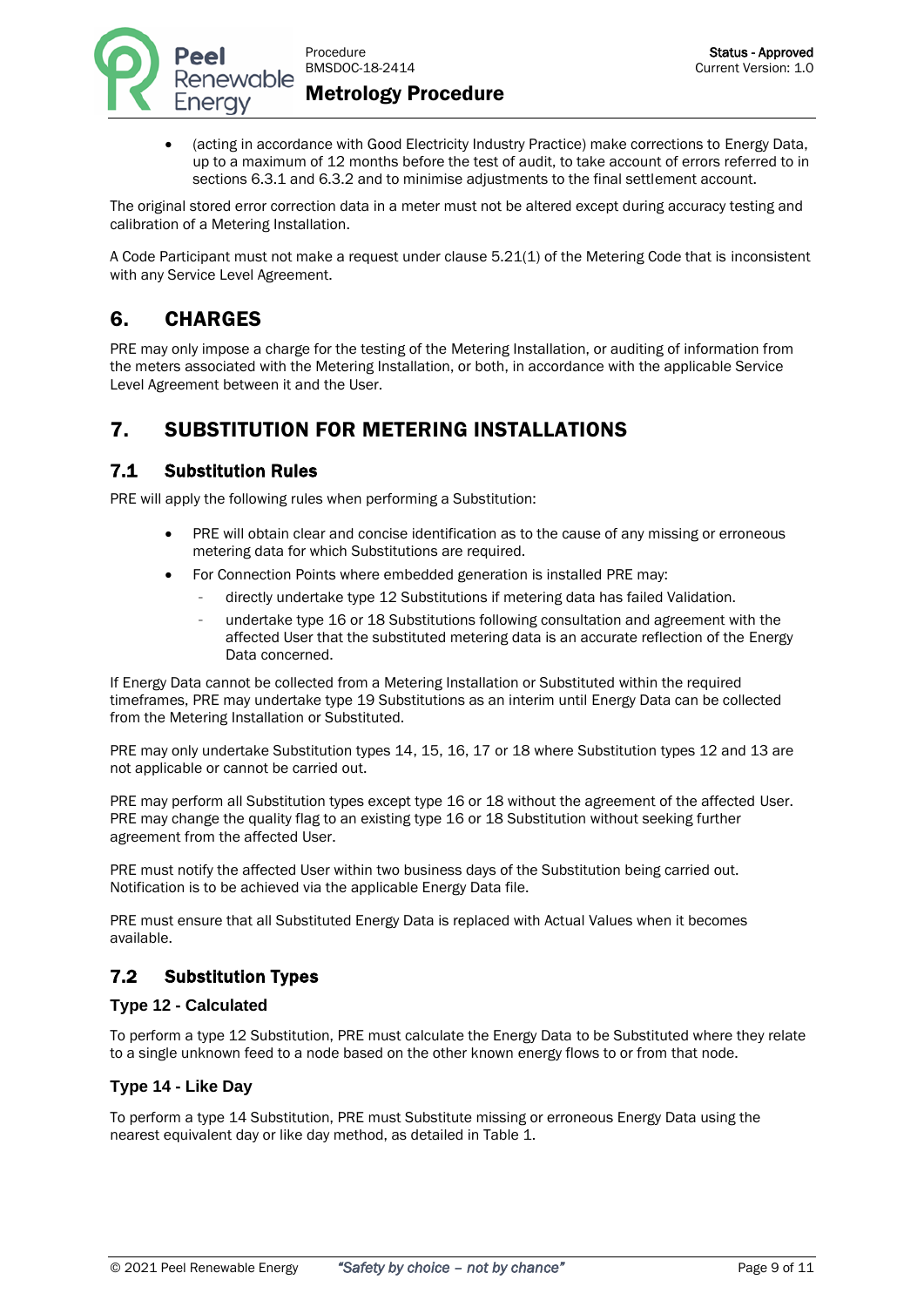

Procedure BMSDOC-18-2414

## Metrology Procedure

TARI F 1

| TYPE 14   |                                                                                                                                                                                                                                            |                                                               |
|-----------|--------------------------------------------------------------------------------------------------------------------------------------------------------------------------------------------------------------------------------------------|---------------------------------------------------------------|
|           | Substitution Day                                                                                                                                                                                                                           | Nearest Equivalent Day or Like Day (in order of availability) |
| Monday    |                                                                                                                                                                                                                                            | Monday ##                                                     |
| Tuesday   |                                                                                                                                                                                                                                            | Tuesday## Wednesday## Thursday## Wednesday# Thursday#         |
| Wednesday |                                                                                                                                                                                                                                            | Wednesday## Tuesday# Thursday## Thursday# Tuesday##           |
| Thursday  |                                                                                                                                                                                                                                            | Thursday## Wednesday# Tuesday# Wednesday## Tuesday##          |
| Friday    |                                                                                                                                                                                                                                            | Friday##                                                      |
| Saturday  |                                                                                                                                                                                                                                            | Saturday##                                                    |
| Sunday    |                                                                                                                                                                                                                                            | Sunday##                                                      |
|           |                                                                                                                                                                                                                                            | Substitutions for like day to be as detailed above, unless:   |
| (a)       | No Energy Data is available on the first listed day, the next listed preferred day is to be used. If there is no other<br>suitable listed day, or no Energy Data is available on any of the listed days type 15 Substitution must be used. |                                                               |
| (b)       | The Substitution day was a public holiday, in which case the most recent Sunday is to be used.                                                                                                                                             |                                                               |
| (c)       | The Substitution day was not a public holiday and the listed day is a public holiday, then the next listed<br>preferred day that is not a public holiday is to be used.                                                                    |                                                               |
| #         |                                                                                                                                                                                                                                            | Occurring in the same week as the Substitution day.           |

## Occurring in the week preceding that in which the Substitution day occurs

#### **Type 15 - Average Like Day**

To perform a type 15 Substitution, PRE may Substitute for the missing or erroneous Energy Data using the average like day method, as detailed in Table 2.

#### Table 2

#### **TYPE 15**

The Energy Data to be Substituted will be calculated using an average of the Energy Data from each corresponding Interval from the preceding four weeks, or any part of those. This averaging technique may be applied in either of the following ways:

- (a) Where the averaged Energy Data is used to provide the value for the Energy Data requiring Substitution.
- (b) Where the averaged Energy Data is used to provide the profile and is scaled to a pre-determined consumption value for the Energy Data to be Substituted.

Type 15 Substitutions must not be used for public holidays.

#### **Type 16 - Agreed Method**

Where PRE is required to undertake Substitution for any period greater than fifteen days, PRE must consult and use reasonable endeavours to reach an agreement with the applicable User. This may include changes to existing Substitutions for any period where those affected parties have directed that as a result of information from or about the applicable site or End User, the original Substitutions are in error and a correction is required.

#### **Type 17 - Linear Interpolation**

To perform a type 17 Substitution, PRE may Substitute Energy Data for consecutive intervals up to, but not exceeding two hours, by using simple linear interpolation.